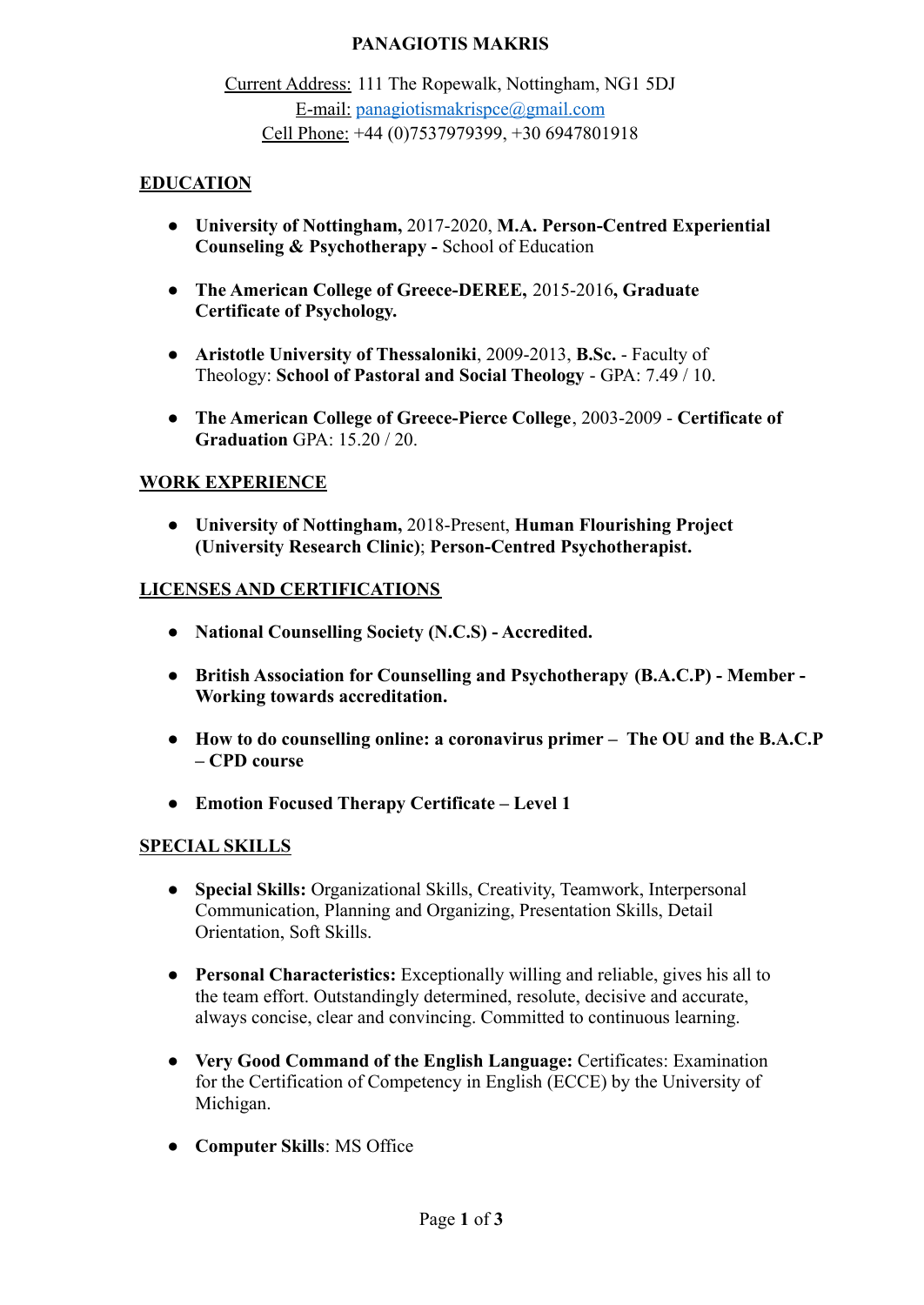#### **SEMINARS AND TRAINING COURSES**

**2021 "KRD Training: working with suicidal clients"** Keynote Speaker: Kate Day

**2021 "How to help clients with their anger - a therapist's toolkit"** Keynote Speaker: Natalie Bailey.

**2020 "Keeping clients at the centre: inform your practice with the latest research"** Keynote Speaker: Natalie Bailey.

**2020 "Therapeutic Communities RESEARCH DAY"** Keynote Speaker: Dr. Gary Winship.

- **2020 "Twenty-Five Years of Relational Depth: Where are we and where are we going?"** Keynote Speaker: Sue Price.
- **2019 "IAPT and the medical model: Ideological fits and misfits. Are there alternatives?"** Keynote Speaker: Dr. David Murphy.
- **2019 "Client's Client"** Keynote Speaker: Dr. Akiko Doi.
- **2019 "'Gloria': myth & miracle or museum piece?"** Keynote Speaker: Lindsay Cooper.
- **2019 "Brothers in arms: Sexuality, men and intimacies in the Great war"** Keynote Speaker: Max Biddulph.
- **2018 "Charlatans, guerrillas and responsible intellectuals: Setting out the limits and new directions for the person-centred experiential paradigm"** Keynote Speaker: Dr. David Murphy.
- **2017 "Counselling, Psychotherapy and Trauma Studies seminar series"** Keynote Speaker: Katy Wakelin.
- **2013 "Religious Education: Concerns Clarifications Suggestions"** Pedagogy-Christian Pedagogy Laboratory, School of Pastoral and Social Theology, University of Thessaloniki (2-day nationwide seminar) Keynote Speaker: Hercules Rerakis.
- **2013 "Drugs and the Church"** Faculty of Pastoral Psychology, School of Pastoral and Social Theology, University of Thessaloniki.
- **2008** "**Stress Management Seminar"** Certificate of Attendance (School of Continuing and Professional Studies).

## **AWARDS**

- **2009-2013** Distinctions as a member of the Soccer Team of the Faculty of Theology, University of Thessaloniki.
- **2011** Distinction at the 6.5 km cross-country racing, organized by the University of Thessaloniki.